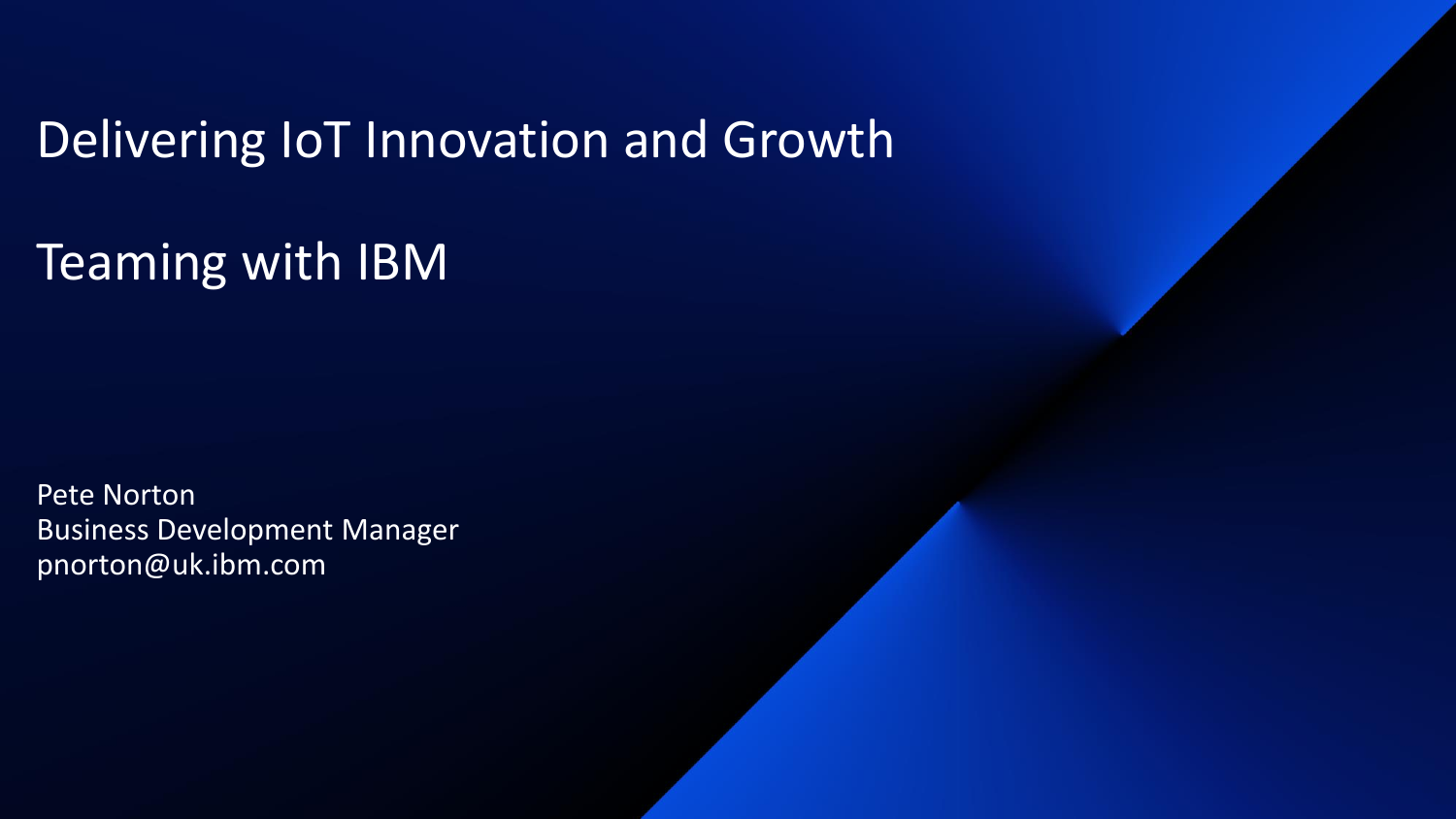### Digital Transformation For Extra Virgin Olive Oil

Business Challenge - Brand Reputation and Value

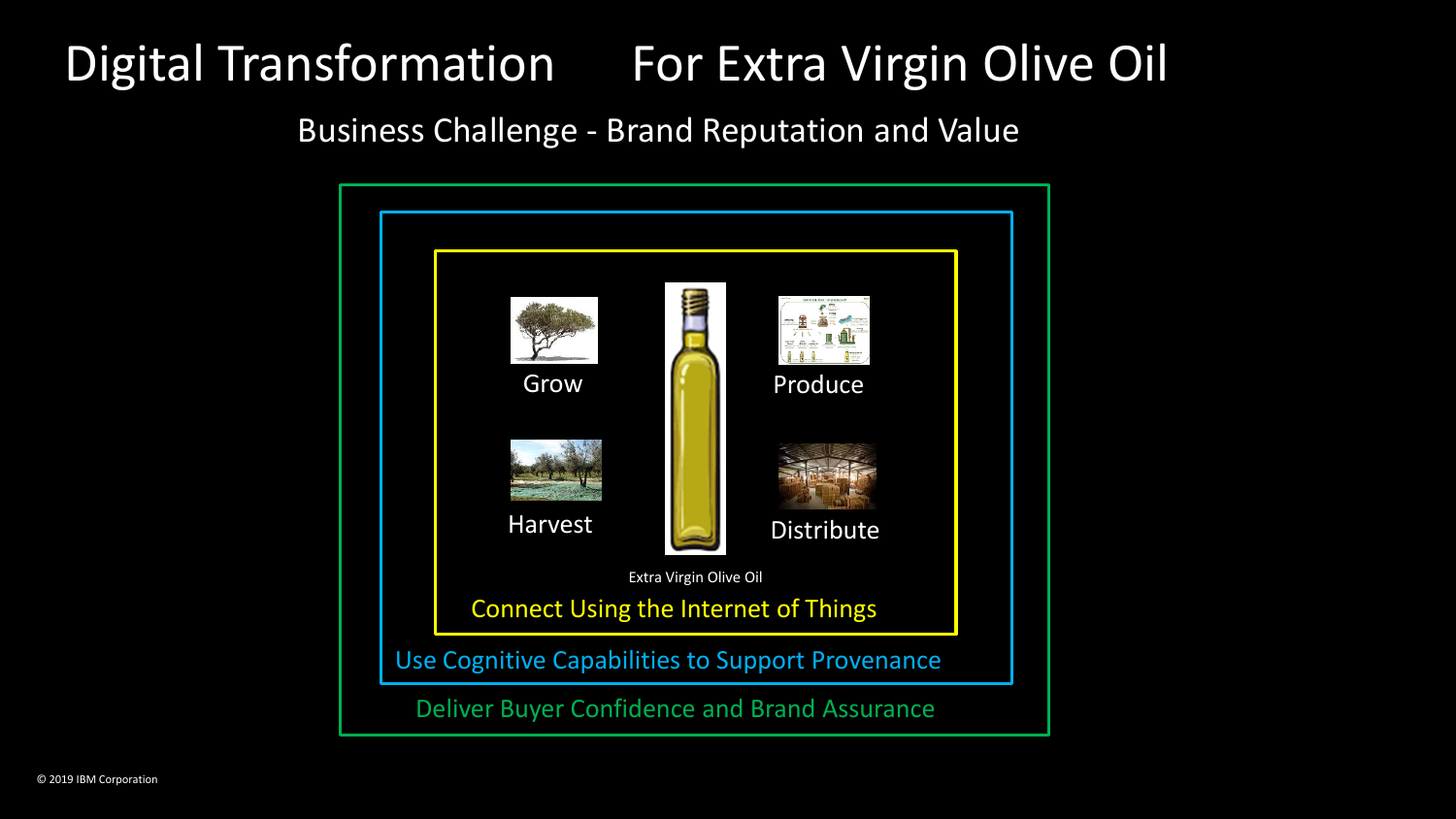### Digital Transformation For Extra Virgin Olive Oil

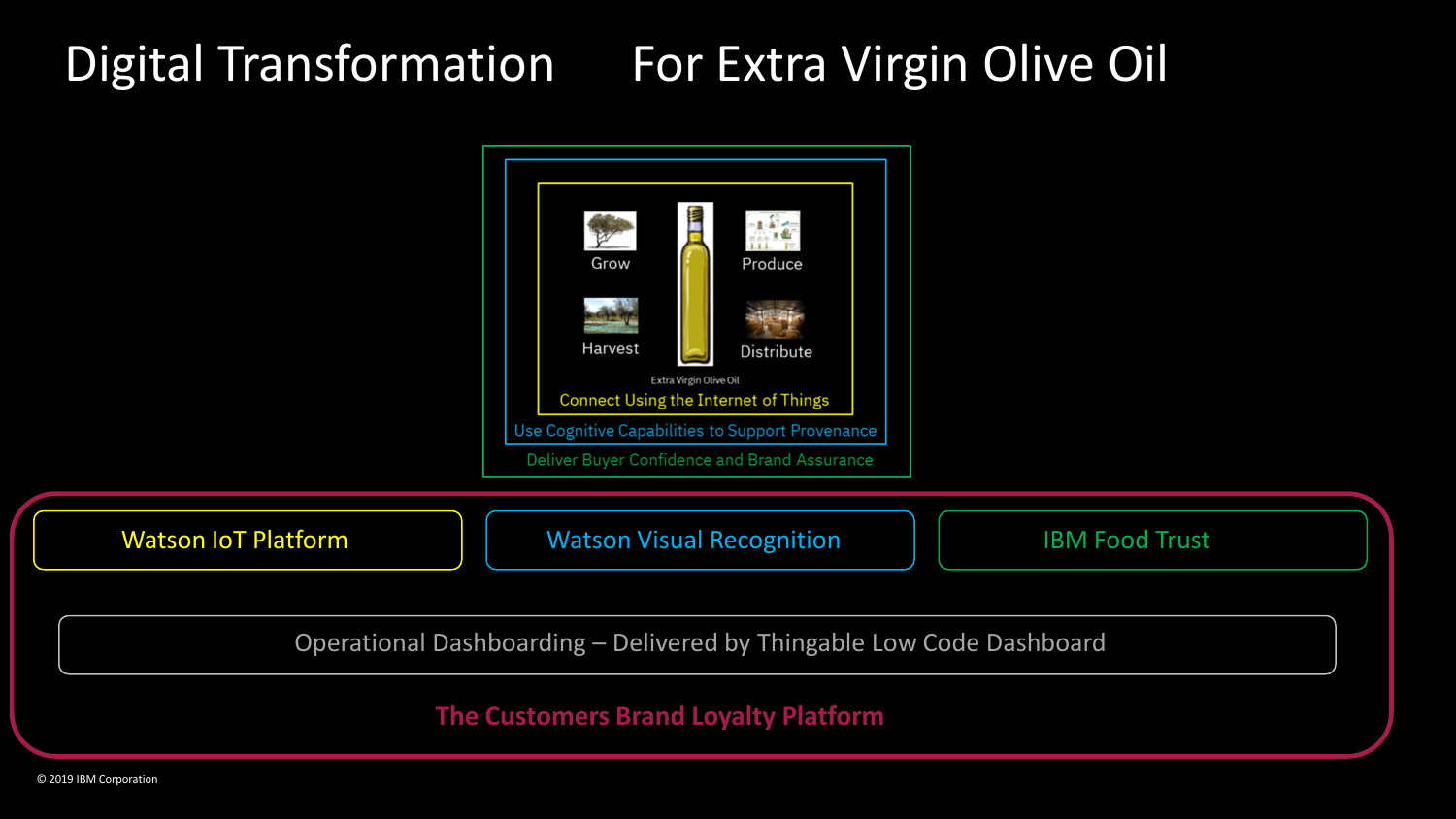## Cloud accelerates digital transformation

- Innovate with the the latest technology from any source
- Access more types of data, analytics and AI from anywhere
- Improve return on existing investments

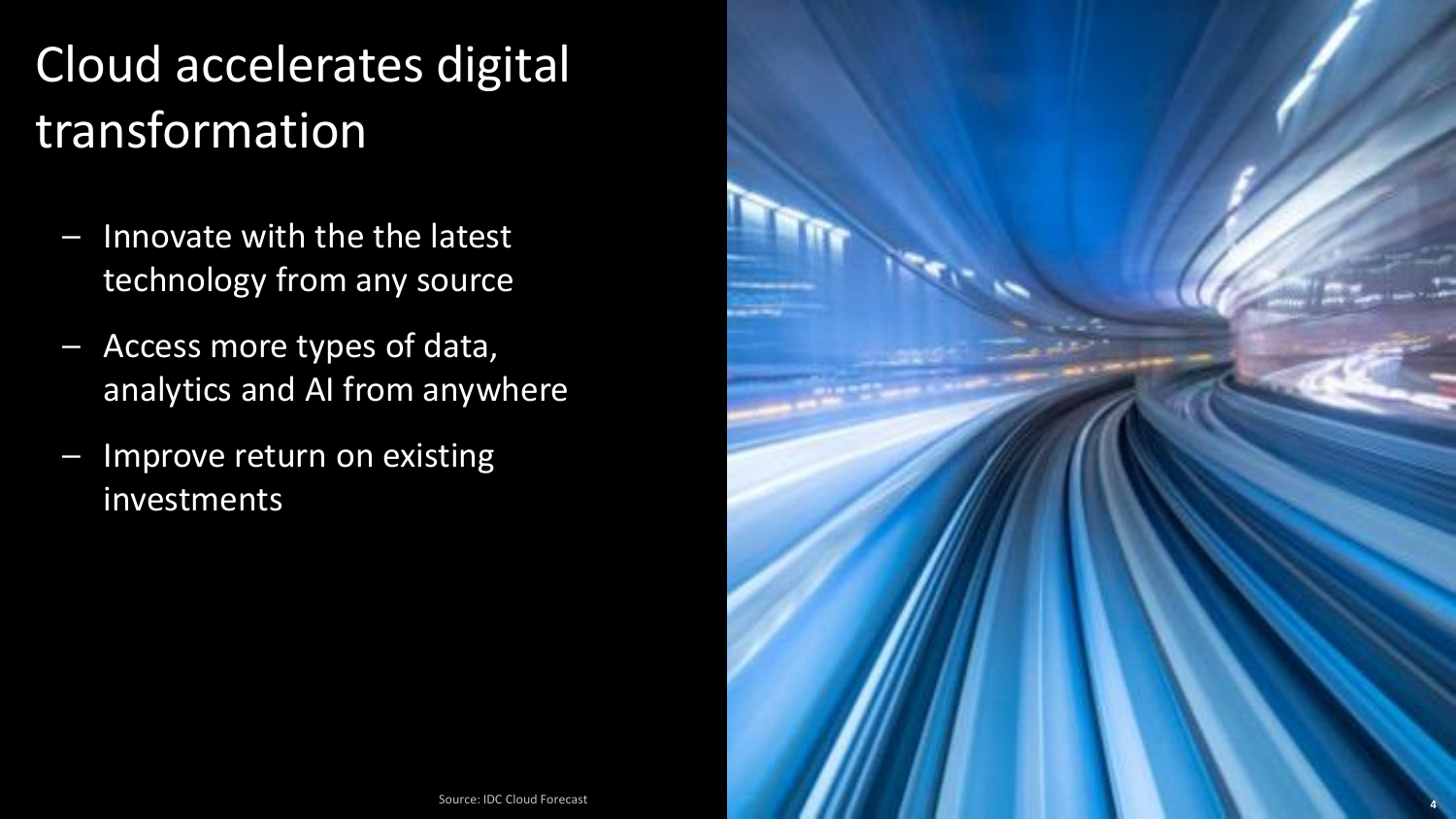#### **We enable our clients across asset-intensive industries to maximize value from their connected assets, leveraging insights & AI**

- Lower Cost/Expense
- Increase Output/Revenue
- Improve Quality **Equipment** Facilities Vehicles

#### **Maximizing Value Connected Assets**





 $\circ = \circ$ 

#### **Insights & AI**

#### **By impacting decisions in:**

- Enterprise Asset Management
- Facilities Management
- Software & Systems Engineering

#### **Leveraging the:**

 $-I$ oT Platform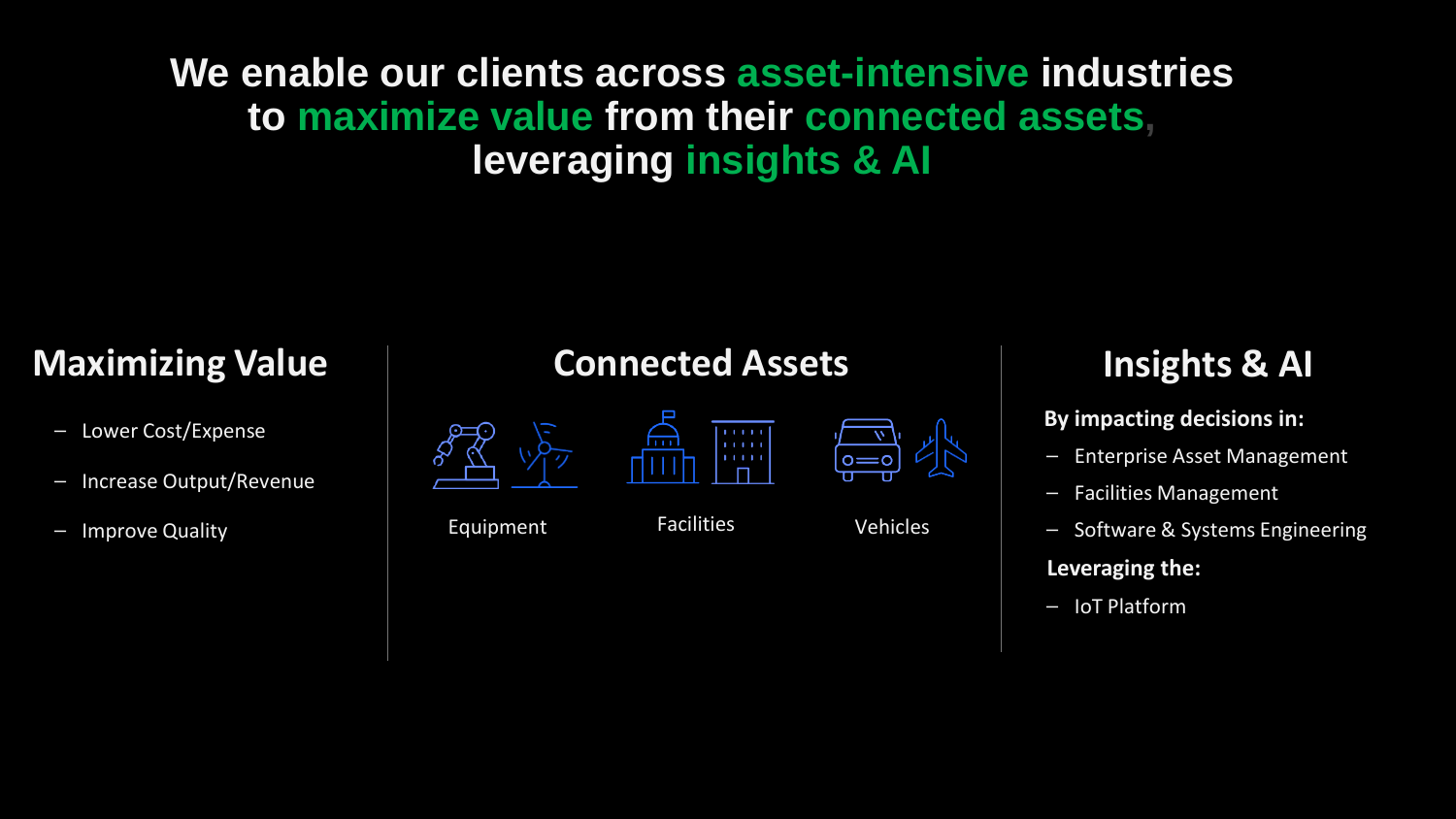#### **Collaborate to Deliver An IoT Solution – Leverage Domain Expertise**

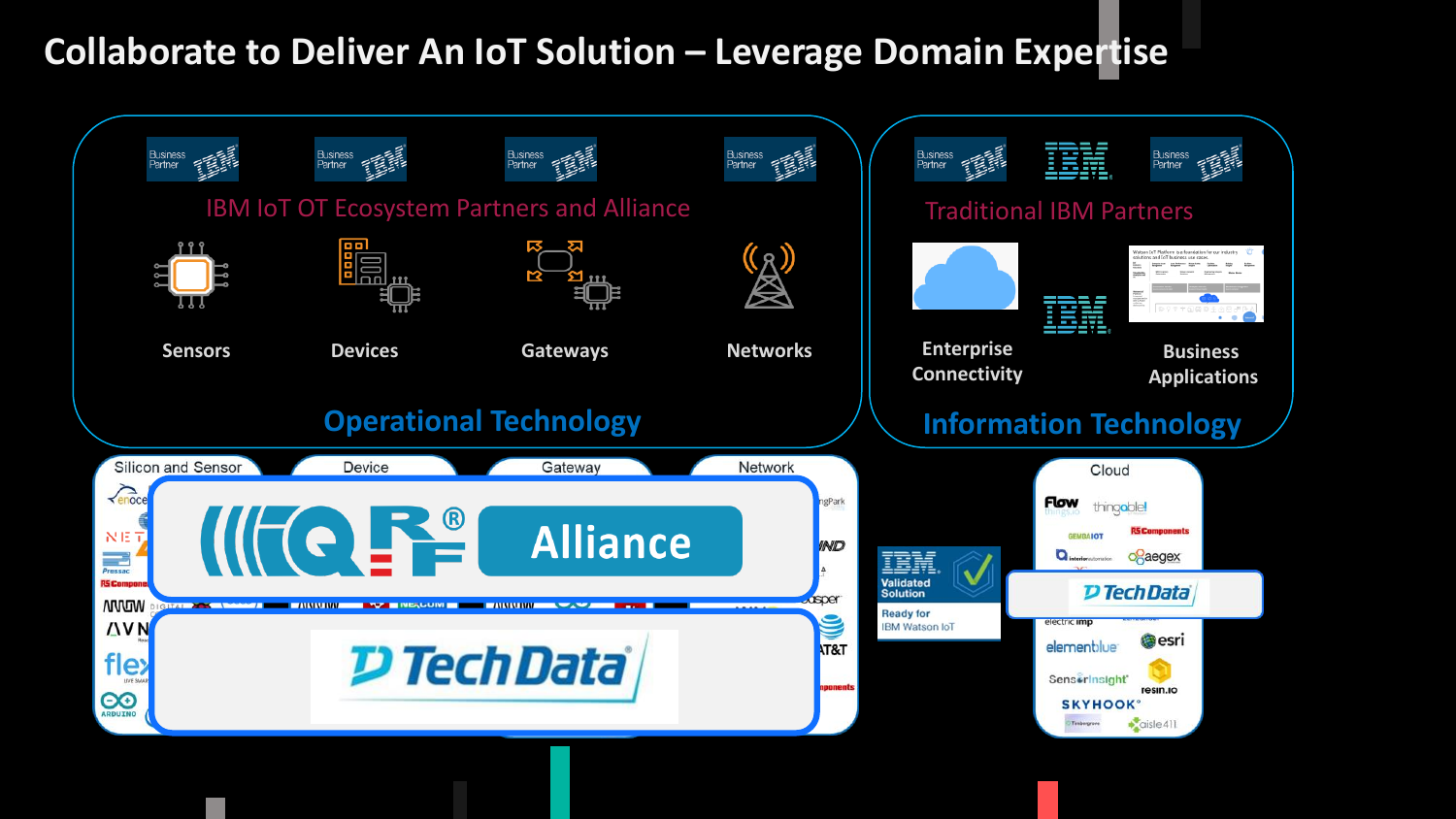#### Watson IoT Platform is a foundation for our industry solutions and IoT business use cases.

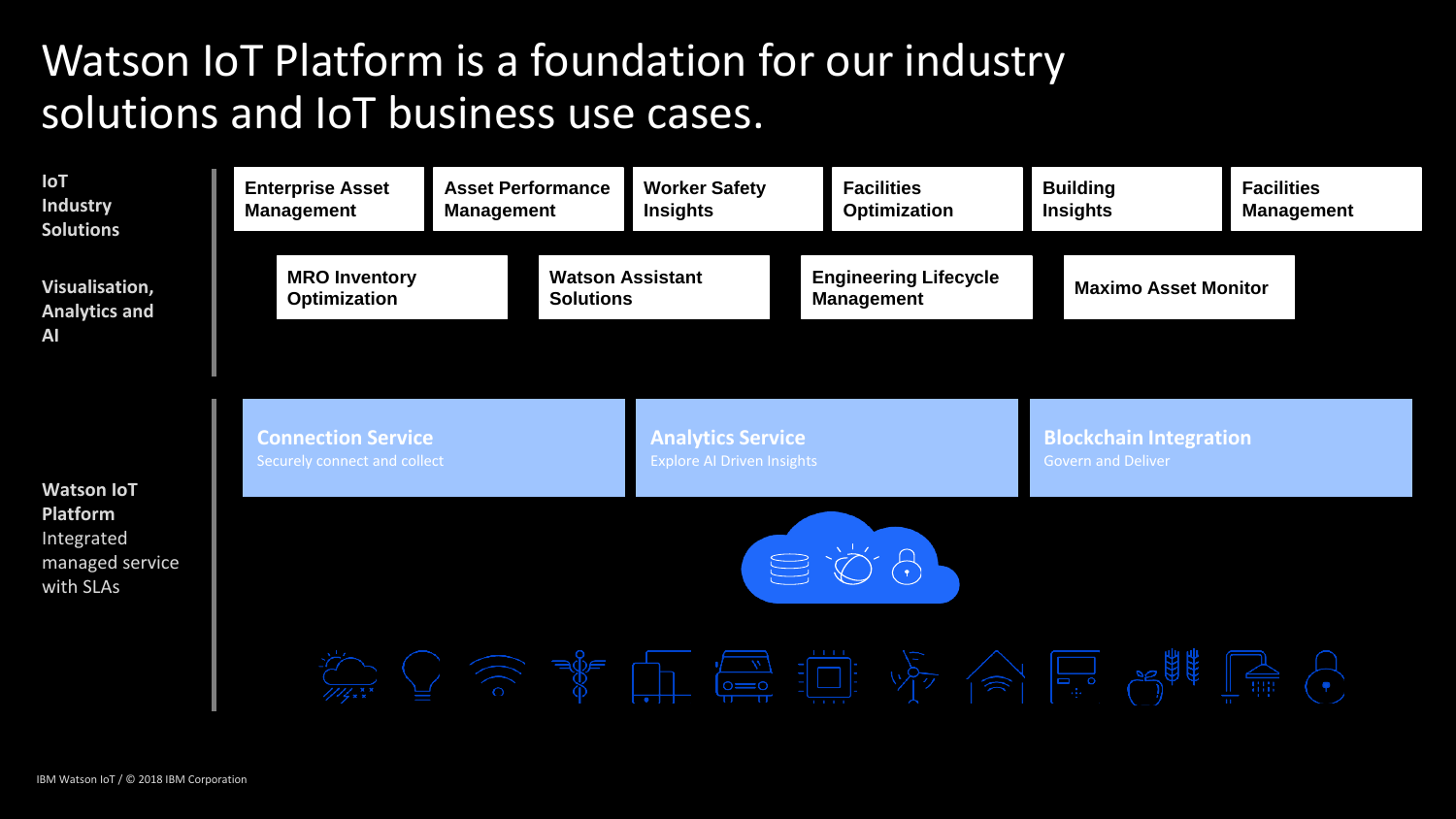#### **Watson IoT Platform from Development to Industrial Production**

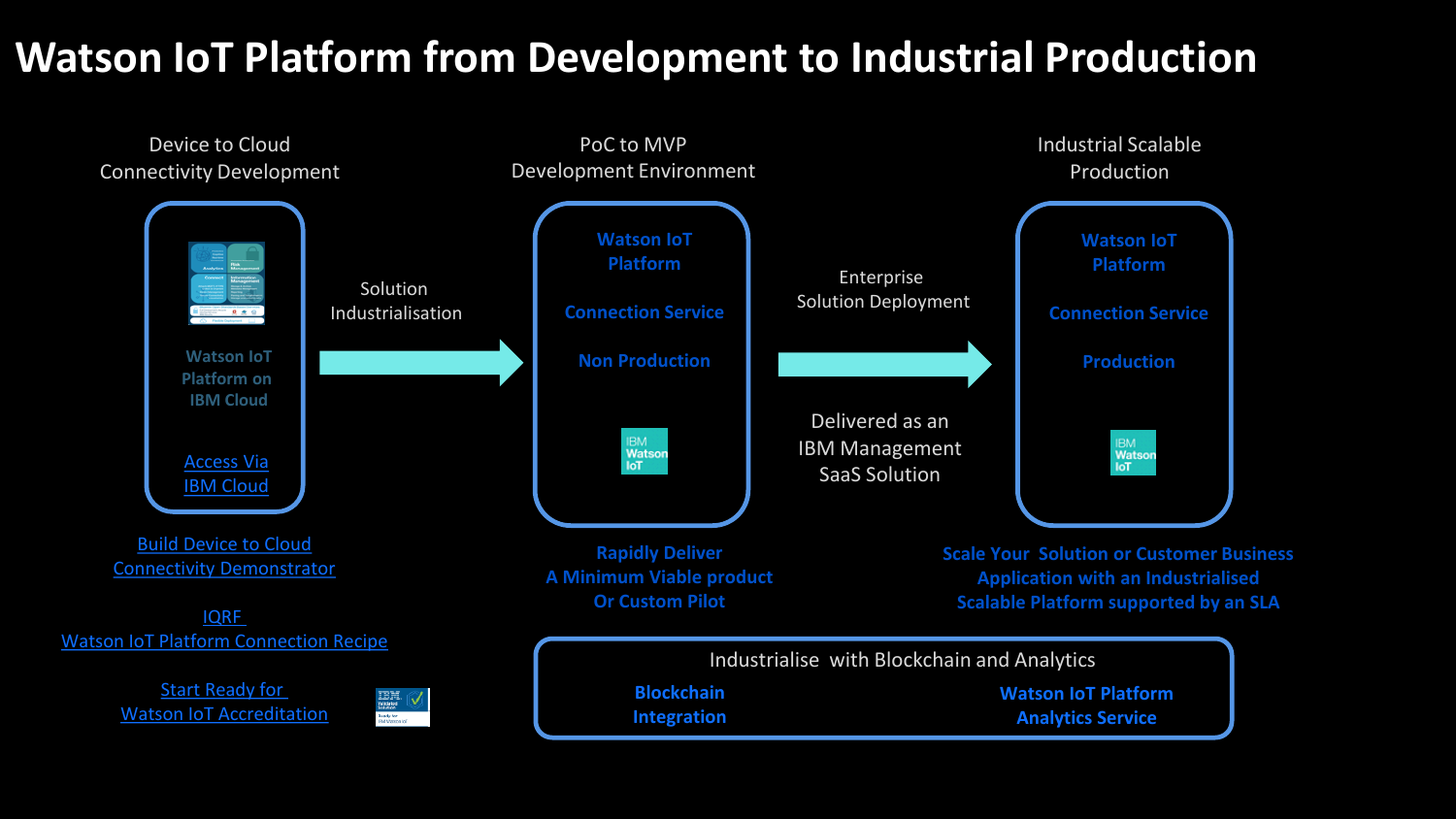#### **Building an Agile Cognitive IoT Journey**

#### **Identify a Business Critical High Value/High Impact Project /Use Case that has a Realistic ROI**





Asset needs to be connected, outfitted with sensor or data gathered

|                                                                                                                                                                                                                                                                                                                                                                                                                                                                                                                                                                        |            |                   | Fax: Winnells Wallenbard: Crediburg, Webster Line |                           |  |
|------------------------------------------------------------------------------------------------------------------------------------------------------------------------------------------------------------------------------------------------------------------------------------------------------------------------------------------------------------------------------------------------------------------------------------------------------------------------------------------------------------------------------------------------------------------------|------------|-------------------|---------------------------------------------------|---------------------------|--|
| ۰                                                                                                                                                                                                                                                                                                                                                                                                                                                                                                                                                                      |            |                   | -                                                 | <b>McNetter</b>           |  |
| showing the Ages<br>witness operations.<br><b>Commercial</b><br>which this different day<br>$\frac{1}{2} \left( \frac{1}{2} \right) \left( \frac{1}{2} \right) \left( \frac{1}{2} \right) \left( \frac{1}{2} \right) \left( \frac{1}{2} \right) \left( \frac{1}{2} \right) \left( \frac{1}{2} \right) \left( \frac{1}{2} \right) \left( \frac{1}{2} \right) \left( \frac{1}{2} \right) \left( \frac{1}{2} \right) \left( \frac{1}{2} \right) \left( \frac{1}{2} \right) \left( \frac{1}{2} \right) \left( \frac{1}{2} \right) \left( \frac{1}{2} \right) \left( \frac$ |            |                   |                                                   | ------------------------- |  |
|                                                                                                                                                                                                                                                                                                                                                                                                                                                                                                                                                                        | <b>SEC</b> | <b>STATISTICS</b> | <b>HARAN</b><br>Telephone                         | <b>HARAS</b>              |  |
|                                                                                                                                                                                                                                                                                                                                                                                                                                                                                                                                                                        |            |                   |                                                   |                           |  |
|                                                                                                                                                                                                                                                                                                                                                                                                                                                                                                                                                                        | ۰          | ≖                 | --<br>÷                                           | ---                       |  |
|                                                                                                                                                                                                                                                                                                                                                                                                                                                                                                                                                                        | ٠          | -                 | ٠                                                 |                           |  |
|                                                                                                                                                                                                                                                                                                                                                                                                                                                                                                                                                                        | ٠          | <b>STATISTICS</b> | ٠                                                 |                           |  |

Use the platform to quickly build dashboards for data visualization



Use analytical models to predict equipment failures and provide

recommendations



Use speech, video, image to diagnose complex problems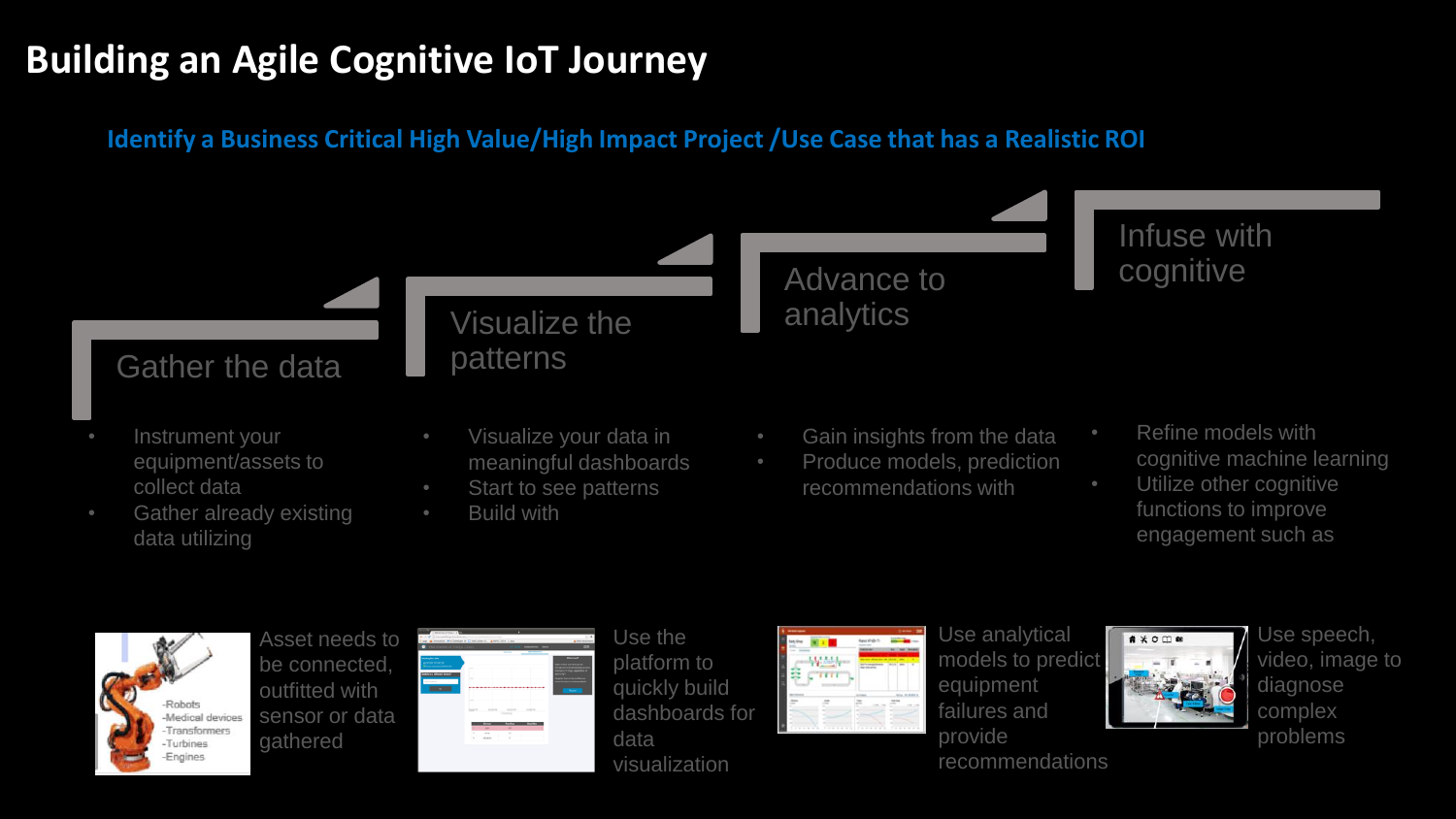#### **Teaming For Success**

**Watson IoT Platform from Development to Industrial Production** 



Watson IoT Platform is a foundation for our industry solutions and IoT business use cases.

**D** Tech Data



**Build Your Connectivity to The Watson IoT Platform and Engage with the Ready for Watson IoT Program**

**Identify your key value add and how you can enhance the go to market capability of IBM and existing partners**

> **Identify Key partnerships with IBM Partners And Distributors Like Tech Data**

**Develop joint go to market plans with these new partnerships that can drive Customer opportunity and Revenue**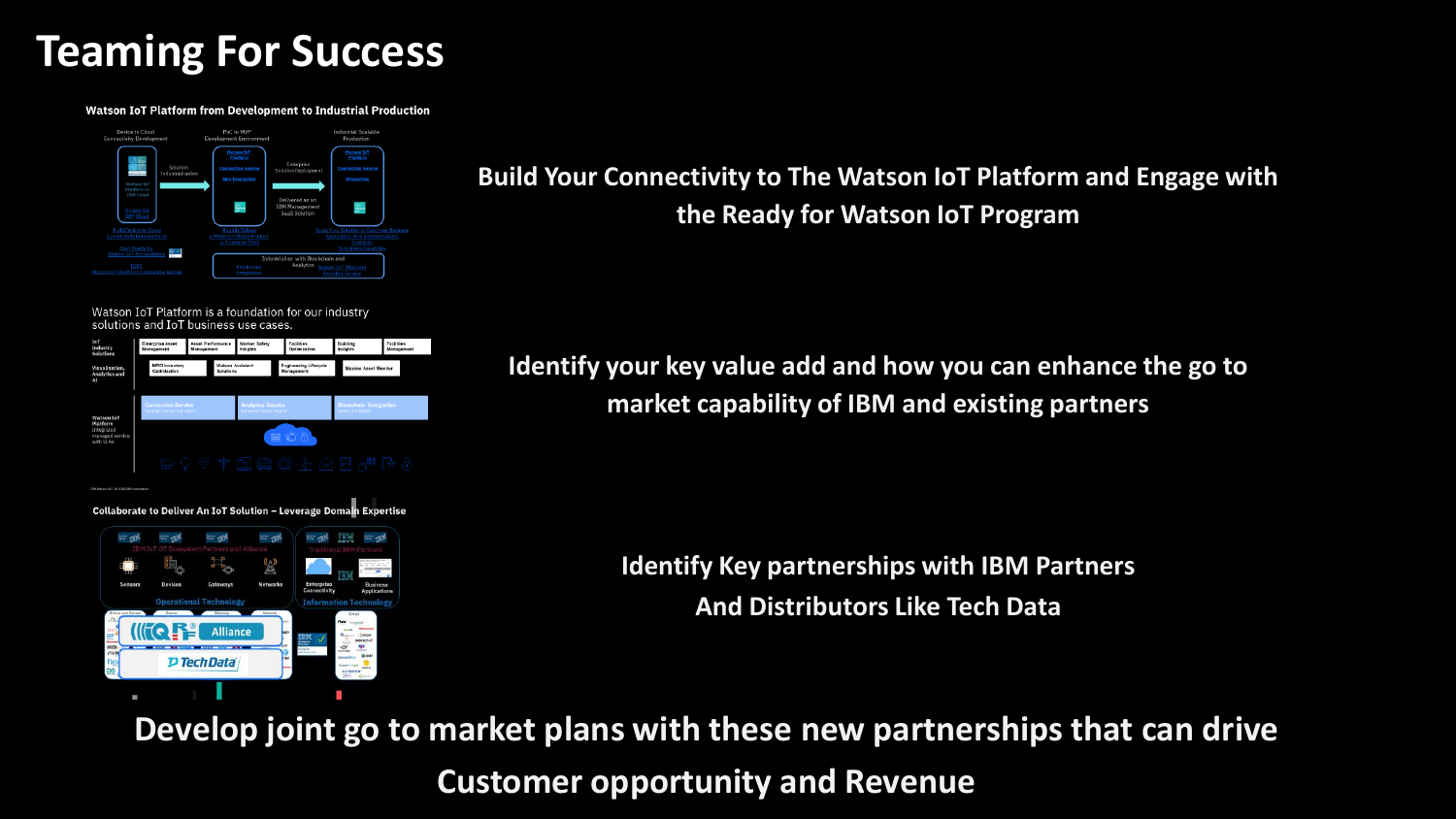## Thank You

# Any Questions ?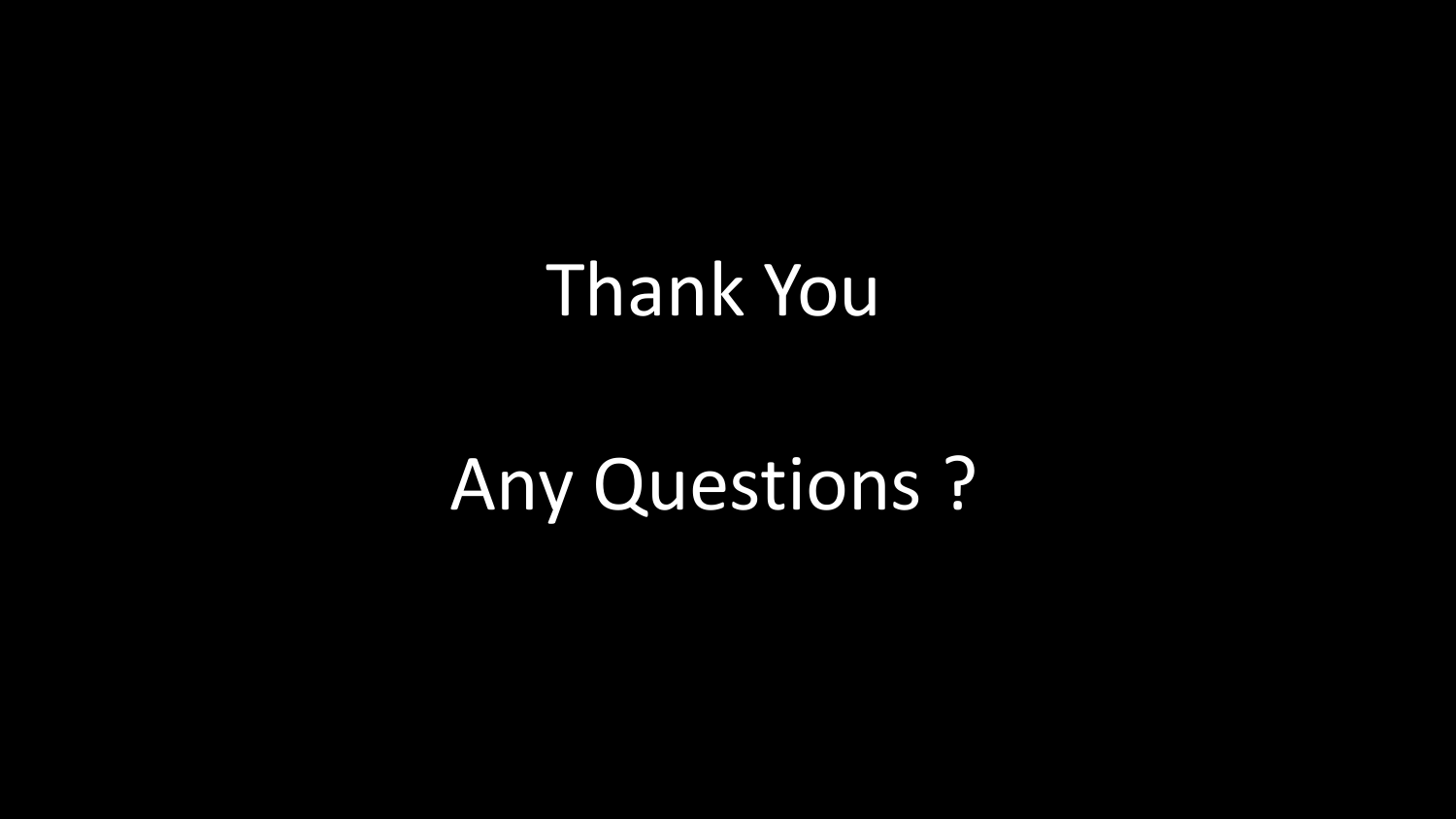#### Ready for IBM Watson IoT

#### What is "Ready For"

- Cross-brand IBM PartnerWorld program
- Technical validation of Business Partner solutions

#### Ready for IBM Watson IoT

- Validate IoT Business Partner solutions
	- o Not a certification to a set of test cases
	- o Solutions that exchange device data with IoT Platform
- Business Partner will provide:
	- o Recipe(s) on how to connect the Business Partner product to the IBM Watson IoT Platform
	- o Tutorial or marketing video showcasing the integration

#### Benefits for Clients

- IBM Business Partners have demonstrated compliance to the published technical criteria
- Easily find Business Partner products and solutions that have successfully validated
- Published recipes that guide clients on the use of Business Partner products with Watson IoT Platform

#### Benefits for Business Partners

- Able to assure clients their Business Partner solution integrates with Watson IoT
- Visibility to a global IBM sales team and other IBM Business Partners (e.g. System Integrators)
- Marketed via multiple channels including solution catalogs, and IoT web site
- Right to use of the Ready for IBM Watson IoT logo on websites, collateral and solution
- Option to participate in the IoT Design Partner Program